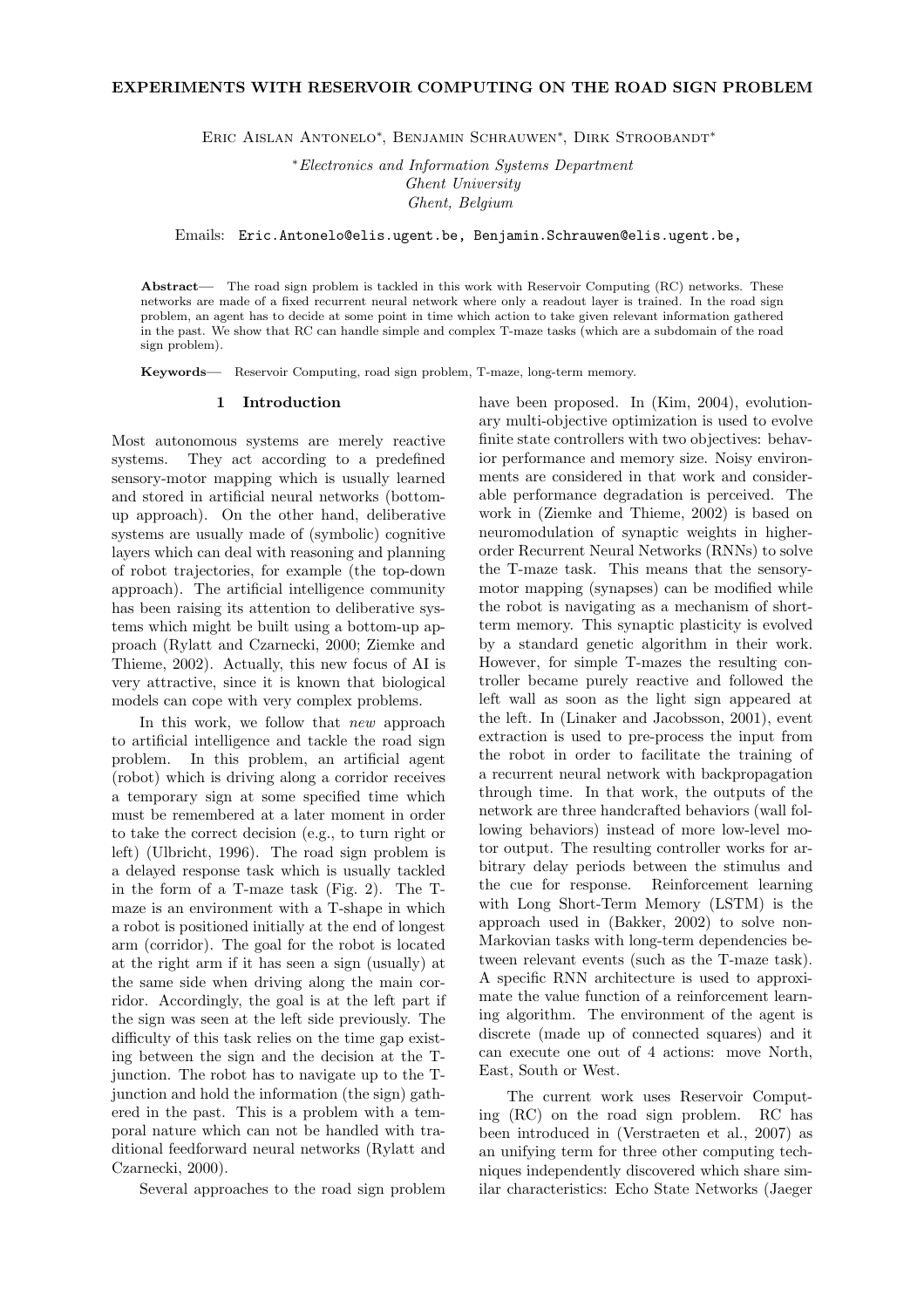and Haas, 2004), Liquid State Machines (Maass et al., 2002), and BackPropagation DeCorrelation (Steil, 2004). RC is a RNN with very efficient and fast learning. This is because the architecture of RC networks consists of a reservoir (the RNN itself) and a readout layer (Fig. 1). The reservoir itself is left fixed (the weights are created randomly at the beginning) whereas the readout layer is trained by standard linear regression methods.

This work aims at showing that RC is very well suited to solve problems with long-term temporal dependencies between relevant events. It is also a first experiment on using RC on the context of adaptive behavior research (as far as we know). The experimental setup is divided in two phases. First, we use an autonomous robot simulator and an existent reactive robot controller (Antonelo et al., 2006) in a T-maze environment for automated generation of a dataset containing samples of the robot sensory inputs and actuator. The second phase consists of training a reservoir in a Matlab environment using the previously generated data. We show that RC is able to solve the T-maze task by learning the relantionship between the sign and the correct turning at the T-junction. Furthermore, experiments with simple and more complex T-mazes are accomplished as well as an analysis of memory requirements for these experiments.

#### 2 Methods

#### 2.1 Reservoir Computing

The current work uses the Echo State Network approach as a learning system for the road sign problem. The random, recurrent neural network (or reservoir) is composed of sigmoidal neurons and is modeled by the following state update equation:

$$
\mathbf{x}(t+1) = f(\mathbf{W}_{\text{in}}\mathbf{u}(t) + \mathbf{W}\mathbf{x}(t)), \qquad (1)
$$

where:  $\mathbf{W}_{in}$  is the connection matrix from input to reservoir; W is the weight matrix for the recurrent connections between internal nodes; f is the hyperbolic tangent function; and  $\mathbf{u}(t)$  is the input vector at time t. The initial state is  $\mathbf{x}(0) = \mathbf{0}$ .

The output  $y(t)$  of the network at time t is given by

$$
\mathbf{y}(t) = \mathbf{W}_{\text{out}} \left[ \begin{array}{c} \mathbf{x}(t) \\ 1 \end{array} \right],\tag{2}
$$

where  $\mathbf{W}_{\text{out}}$  is the readout matrix.

The readout matrix is created by solving (in the mean square sense) the following equation:

$$
\mathbf{MW}_{\text{out}} = \hat{\mathbf{Y}},\tag{3}
$$

where **M** is the matrix containing the internal states  $\mathbf{x}(n)$  for  $n = 1, 2, ..., n_s$  (which are collected after stimulating the network with input



Figure 1: Reservoir Computing network (left) and Robot model (right).

data);  $\hat{Y}$  contains the corresponding teacher outputs;  $n_s$  denotes the total number of time samples.

## 2.2 Robot model

We use an autonomous robot navigation simulator (SINAR) and a particular reactive robot controller for automated generation of the dataset (of sensory inputs and actuator) which is used to train a RC neural network in the T-maze task. The robot simulator and controller are the same as used in (Antonelo et al., 2006). Several environments with a T-maze shape are created with this simulator for the experiments in the following sections (see Fig. 2). Next the environment and robot controller are described briefly.

The environment of the robot is composed of repulsive and attractive objects. Each object has a particular color, denoting its respective class. Obstacles are considered repulsive objects while targets are attractive objects (Antonelo et al., 2006). For the T-maze experiments, the light sign is modeled by an object with a distinct color (see Fig. 2). The robot model is shown in Fig. 1. The robot interacts with the environment by distance, color and contact sensors; and by one actuator that controls the adjustment on the movement direction. Sensor positions are distributed homogenously over the front of the robot (from -90◦ to +90◦ ). Each position holds three sensors (for distance, color and contact perception) (Antonelo et al., 2006). In this work, the robot model has 17 sensor positions, as in (Antonelo et al., 2007). The velocity of the robot is constant. At each iteration the robot is able to execute a direction adjustment to the left or to the right in the range  $[0, 15]$  degrees.

The robot controller (Antonelo et al., 2006) can produce appropriate trajectories for the Tmazes by placing specific attractive objects in the environment. So, the reactive controller does not solve the T-maze task but is only used for generating data (the generation of these trajectories are explained in the following section). The data (from distance and color sensors, and actuator) collected from the robot simulator are saved in files which in turn are used to train and test reservoir networks in a Matlab environment using the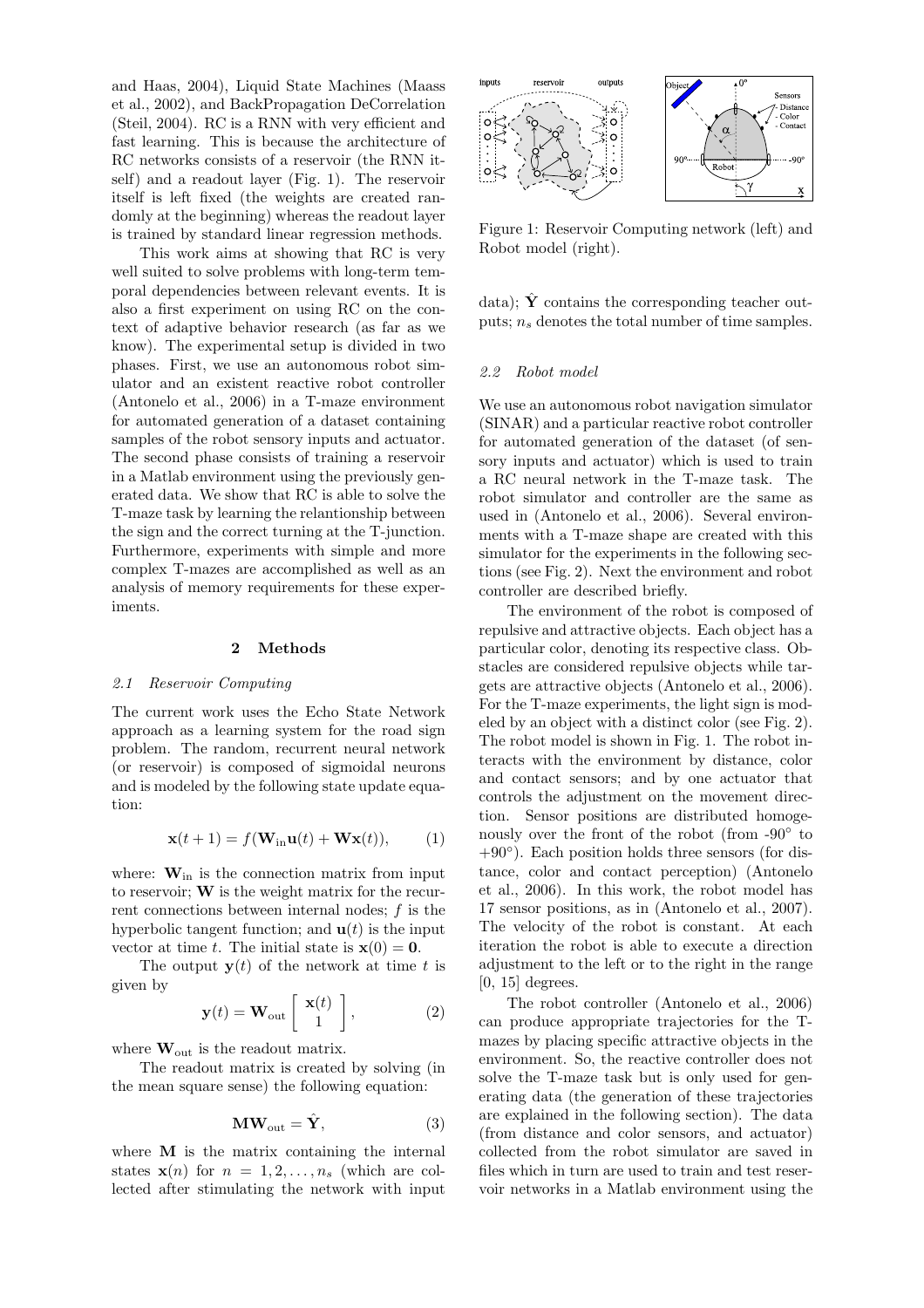RCT Toolbox<sup>1</sup> (Verstraeten et al., 2007). Note that the RC neural network is not integrated yet with the simulator (the robot controller is used only to generate trajectories for the training of RC networks).

# 3 Experiments

### 3.1 Introduction

In this work, we use the Reservoir Computing paradigm to enable a system to learn long-term temporal dependencies in the road sign problem.

In (Rylatt and Czarnecki, 2000), a robot is manually moved (using cursor keys) to generate samples of the robot's sensory inputs and corresponding motor responses. These samples are used to train an Elman recurrent neural network. In the current work, we automate the generation of the training dataset by letting a reactive controller (see previous section) to drive the robot in the environment. The robot knows which side to turn at the T-junction due to the existence of attractive objects (see Fig. 2) which are placed in the environment depending on the current goal. They attract the robot to the correct goal. Naturally the sensory perceptions on attractive objects are not included in the dataset used to train the RC network.

There are two sets of experiments: simple Tmaze and complex T-maze experiments. In the first set, usual T-mazes of different sizes are used (see Fig. 2). This is explained in the next section. The following set includes experiments with complex T-mazes which have two signs visible at a time (see Fig. 5), being described in Section 3.3.

The reservoir configuration is as follows for all experiments (except where changes are explicitly stated). The inputs to the network are distance and color sensors suming up 34 inputs which can range from 0 to 1. The sensors' range is limited, so they can saturate (see Fig. 2). The reservoir is composed of 400 nodes, scaled to a spectral radius of  $|\lambda_{max}| = 0.9$  (Jaeger, 2001). The readout layer has 1 output unit which corresponds to the robot actuator (current direction adjustment). The input nodes are connected to reservoir nodes by a fraction of 0.3 and are set to -0.2 or 0.2 with equal probabilities.

The original dataset (collected from the simulator) is downsampled by a factor of 100, which is equivalent to slowing down the reservoir timescale (Jaeger et al., 2007; Antonelo et al., 2007) (so, 1 time step in the reservoir corresponds to 100 time steps in the simulator). This is because the robot has a relatively constant low velocity, taking about 1300 time steps to go from the start position until

the goal for example in environment E1 (Fig. 2). The same resampling factor is used for every experiment in this paper unless otherwise stated (although a greater resampling can yield better results if the delay period is too large between the light sign and the cue at the T-junction).

The dataset (sensory inputs and motor output) collected from the simulator are divided in three parts, where two parts are used for training and the other one for testing. The current stage of the work does not include the test of the RC network as a controller embedded in the simulator. It is only tested on pre-recorded sensory inputs from the simulator (not real-time). The performance measure is based on the normalized mean square error (NMSE) calculation on a 3-fold cross validation with ridge regression as the learning algorithm. Distance sensors data are 20% noisy while color sensors data are 10% noisy (which are high noise rates when compared to (Rylatt and Czarnecki, 2000) who consider noise-free data). The noise is generated from a Gaussian distribution.

# 3.2 Simple T-mazes

This section presents three experiments on the most common form of the road sign problem: the T-maze task (see Fig. 2). The T-maze environments were built considering different lengths for the main corridor in order to test the memory capacity of a reservoir neural network. The corridor in environments E2 and E3, shown in Fig. 2, are two and three times bigger than in E1, respectively.

It is important to note that the current approach does not force the robot to go until the T-junction as in (Kim, 2004). Therefore, in our case the robot might hit the wall before reaching the T-junction if driven by the reservoir network. This is a more difficult problem because the reservoir network also has to learn to drive forward until the T-junction and only then turn right or left. Additionaly, this work is not based on event extraction which works on a higher abstraction level as in (Linaker and Jacobsson, 2001) but instead the reservoir receives the continuous raw sensor data.

Results are summarized in Table 1. Each experiment has a dataset with 60 examples (each example is built with sensor and actuator samples from a robot going from the start position to the goal position). Also each experiment is evaluated 30 times (runs) with different stochastically generated reservoirs and the results (error) are averaged over these 30 runs.

Remember that the output (readout) of the reservoir is the actuator of the robot (for direction adjustment) . To evaluate whether the predicted trajectory is correct (i.e. whether the reservoir is able to drive the robot through the T-maze

<sup>&</sup>lt;sup>1</sup>This is an open-source Matlab toolbox for Reservoir Computing which is freely available at http://www.elis.ugent.be/rct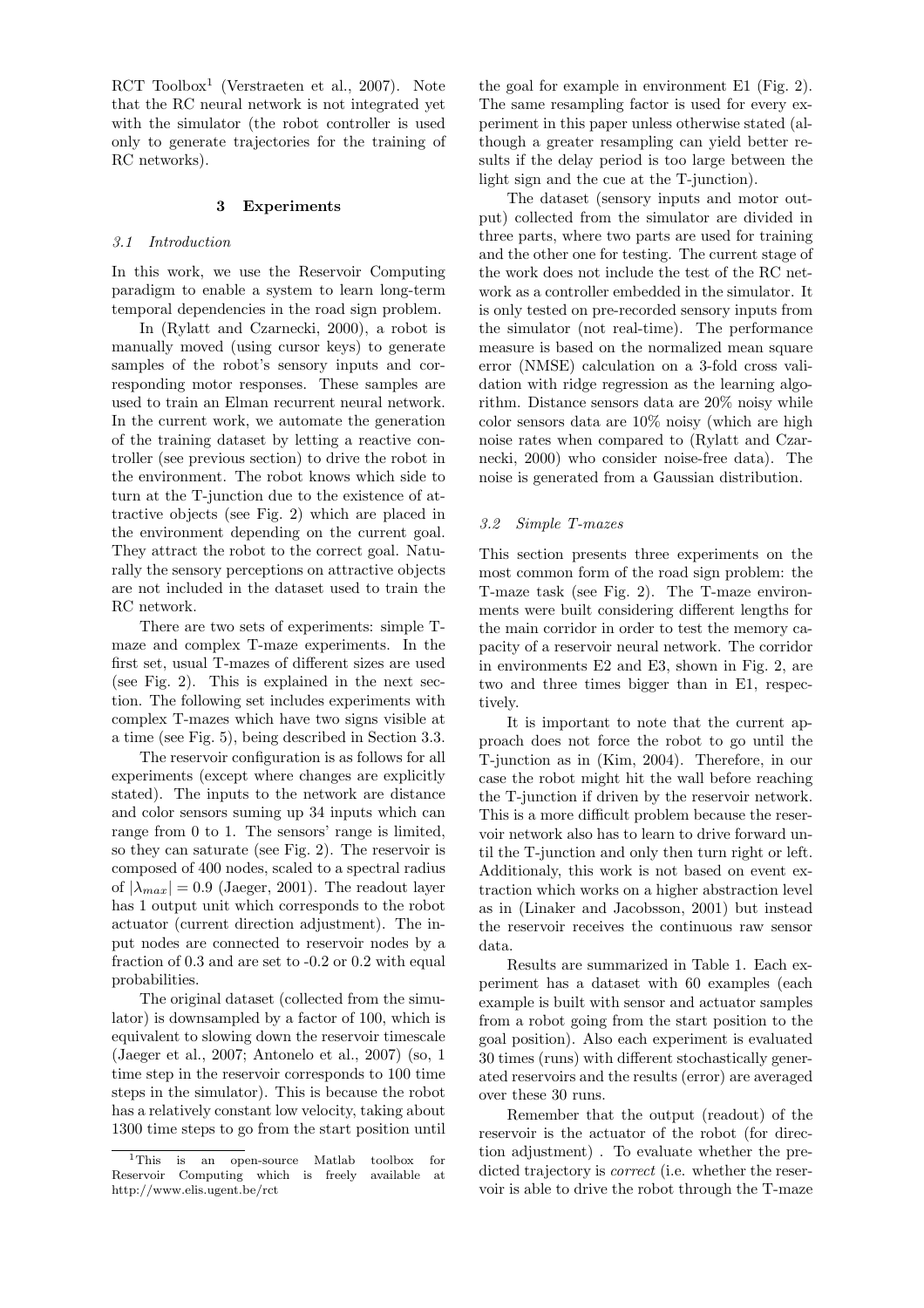

Figure 2: Simple T-mazes of distinct sizes. The robot only sees 1 sign at a time. A sign at the left (right) indicates that the goal is at the left arm, in G1 (right arm, in G2). Crosses mark the positions of attractive objects which are visible to the robot controller (which automates the generation of the samples) but not for the RC network.

and solve the task correctly), we plot the real trajectory and the predicted trajectory by moving two points in X and Y coordinates as they were driven by the desired and predicted actuators, respectively. Fig. 3 shows three plots for T-mazes E1, E2 and E3. They show the real trajectory of the robot (each point given by an asterisk) and the trajectory formed by reading the reservoir responses (each point represented by circles). Note that the predicted trajectory was built by stimulating the reservoir with test data not contained in the training data.

It is easily seen that as the size of the corridor increases the difficulty for getting a 100% effective reservoir is also higher. For T-mazes E1 and E2, the test error is very low (Table 1). It is also accomplished the evaluation of the reservoir performance by visual inspection (i.e., cheking the real and predicted trajectories). This is done by training a reservoir network on a dataset with 40 examples, and counting the number of correct and bad predicted trajectories (which correspond to Paths A and Paths B in Table 1, respectively) for the training and test (whose size is 20 examples) datasets. The predictions that are not in Paths A neither in Paths B represent an intermediate class for which we are not sure whether the reservoir would drive a simulated robot in real time to the goal.

The trajectories in Fig. 3 were randomly chosen between the set of correct trajectories (Paths A). The set of bad predictions (Paths B) have the worst trajectories such that the reservoir would likely not drive the robot to the goal position if the reservoir network was integrated in the simulator in real time. For instance, in Fig. 6 the trajectory built from the reservoir output for Tmaze E2 deviates significantly from the desired



Figure 3: Plots showing reasonable robot path predictions for the simple T-maze experiments. Each point of the desired trajectory is marked by an asterisk while circles represent points of the predicted robot path. From left to right are the plots for T-mazes E1, E2 and E3 respectively.

robot trajectory. Actually, we do not know how this bad prediction would work with data in real time from the simulator. This is because when the predicted robot trajectory first deviates after the first 4 time steps, the reservoir still thinks that the robot is going straight ahead once the data that feed the network does not reflects the motor outputs from the reservoir. This will be solved by integrating a RC network into the robot simulator in order to know the real outcome with realtime sensory input (which is left as future work). Nonetheless, the current results clearly show that RC networks can solve the T-maze task.

We calculated the time gap in Fig. 3 between the first time step in which the robot looses the sight of the sign and the first time step for the decision at the T-junction. These values are approximately 6, 10 and 19 time steps for T-mazes E1, E2 and E3, respectively. In (Rylatt and Czarnecki, 2000), the road sign problem was solved by employing Elman networks with BPTT with reliable results up to around 6 time steps for the time gap between stimulus and decision (considering noise-free data). In our approach, we get very effective RC networks even considering time gaps of circa 10 time steps and very noisy data.

In Fig. 4, it is possible to analyse the effect of the reservoir size on the performance on the Tmaze tasks. For T-maze E1, a reservoir with 40 nodes is already enough to produce good results (without any bad trajectories). It is also possible to note that a reservoir with 400 nodes offers more memory and increases the performance for T-mazes E2 and E3 (as these environments require the system to hold a history of the received stimuli for longer delays). As a general rule, it is known that as the size of the reservoir increases the memory capacity is also greater (Jaeger, 2001; Verstraeten et al., 2007). On the other hand, changing the downsampling factor to 200 (slowing down the reservoir timescale even more) for T-maze E3, we improve greatly the performance to a error rate (NMSE) of 0.0172 and 0.0419 for training and test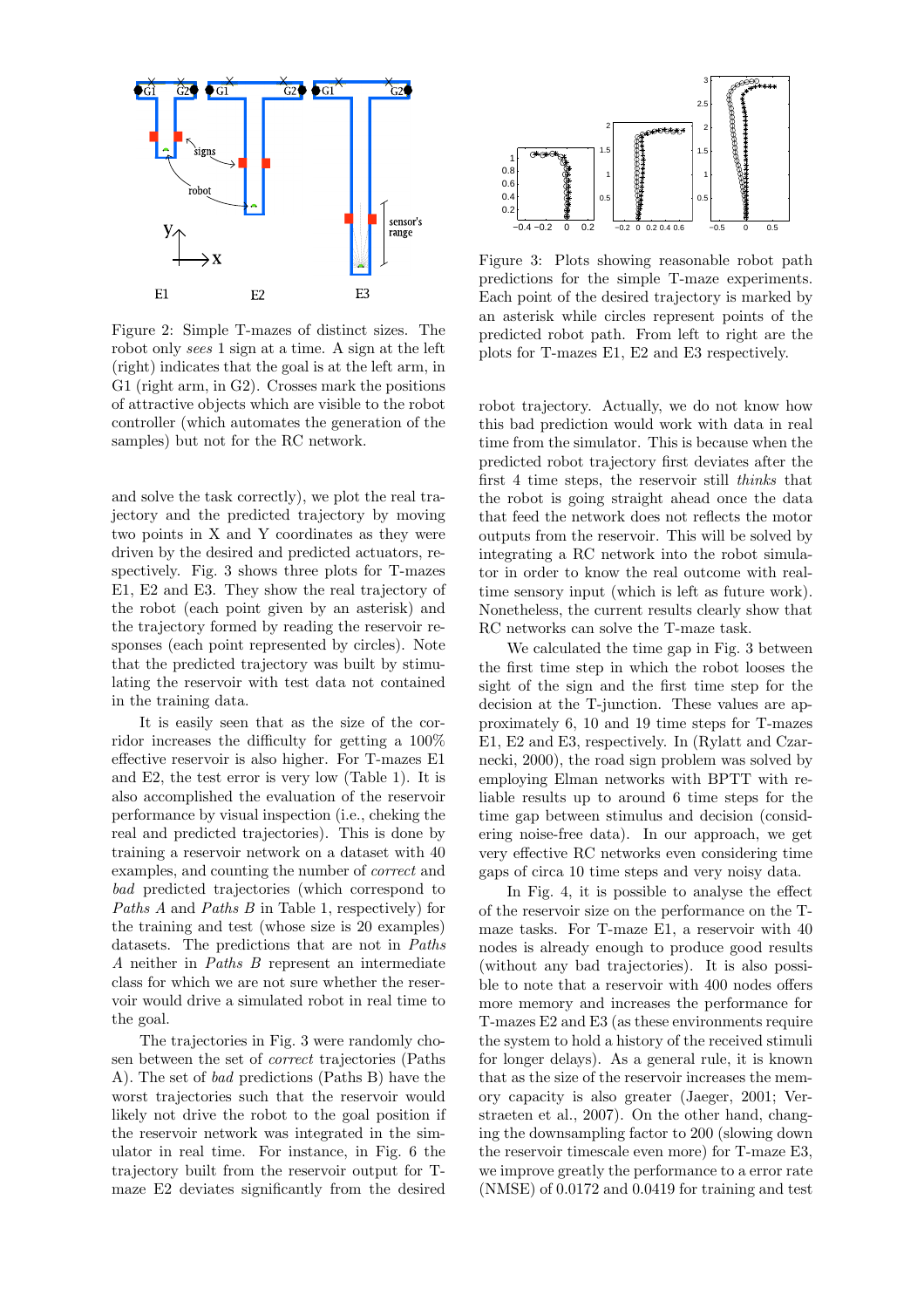

Figure 4: Normalized mean square error on test data x Reservoir size, for T-mazes E1, E2 and E3. A 3-fold cross-validation is executed 10 times and results are the average.

errors, respectively, without any bad trajectories.

# 3.3 Complex T-mazes

Here we consider T-maze tasks with two visible signs at a time. In Fig. 5, it is possible to see the enviroments used in the experiments. Environment E4 is similar to E2 except that 4 different sign combinations (of 2) exist. The goal is G2 when either both signs at the right are visible or the lower right and upper left signs are both visible. Accordingly, the goal is G1 when either both signs at the left are visible or the lower left and upper right signs are both visible. Environment E5 is a multiple T-maze which has 4 branches. Each single sign combination (of 2) corresponds to a goal: Lower Left and Upper Left (G1), Lower Left and Upper Right (G3), Lower Right and Upper Right (G2), Lower Right and Upper Left (G4). The length of the main corridors of E4 and E5 are equal to the length of the corridor of E2.

Both training and test errors are considerably higher in E4 than in E2, despite the same size of the main corridor. It turns out that for the same



Figure 5: Complex T-mazes. Note that all 4 signs are shown in the figure for visualization purposes (the robot only sees two signs). Depending on the current goal, attractive objects (marked by crosses) are placed in the environment for automated generation of the training dataset (naturally these objects are not seen by the RC network).



Figure 6: Correct and bad predicted trajectories. Each point of the desired trajectory is marked by an asterisk while circles represent points of the predicted robot path. The first two plots are good predictions whereas the last two are bad ones. From left to right, the environments shown are E4, E5, E2, E5.

Table 1: Summarized results. Results in parenthesis are related to performance on test data. Paths A are the number of correct predicted trajectories (40 and 20 trajectories are the maximum values for the training and test sets respectively). Paths B are the number of bad predictions.

| Env. | Error(NMSE)    | Paths A             | Paths B |
|------|----------------|---------------------|---------|
| E1   | 0.0191(0.0341) | 40(20)              | 0(0)    |
| E2   | 0.0559(0.1080) | 40(19)              | 0(0)    |
| E3   | 0.2122(0.3346) | 20(8)               | 3(4)    |
| E4   | 0.1952(0.3185) | $\overline{27}(12)$ | 0(2)    |
| E5   | 0.2072(0.2863) | 19(10)              | 6(5)    |

reservoir configuration the difficulty for establishing a correct path until the goal is increased when more than one sign are associated with the same goal. Furthermore, in E4 the reservoir has to discriminate between different combinations of signs that are temporally structured. For instance, the Upper Left sign can be associated with either G1 or G2, depending on the side of the lower sign which first appears. This characteristic may be the main reason for the increased error compared to the experiments in E2. Nevertheless, we still get around 27 (12) correct trajectories for the training (test) data in T-maze E4 out of 40 (20) trajectories. The left plot in Fig. 6 shows a correct predicted trajectory for T-maze E4. The performance of RC networks for T-maze E4 and E5 are comparable in terms of the NMSE, but the number of bad predicted trajectories are higher for T-maze E5, as expected. In E5, the RC network must discriminate distinct sign combinations as well as to associate each of them to a goal (out of 4). The second plot in Fig. 6 shows a correct prediction for T-maze E5 whereas the last plot in the same figure represents a predicted trajectory with deviates considerably from the desired one for the same T-maze.

## 4 Conclusion

This work tackles the road sign problem in the form of a T-maze navigation task using generic